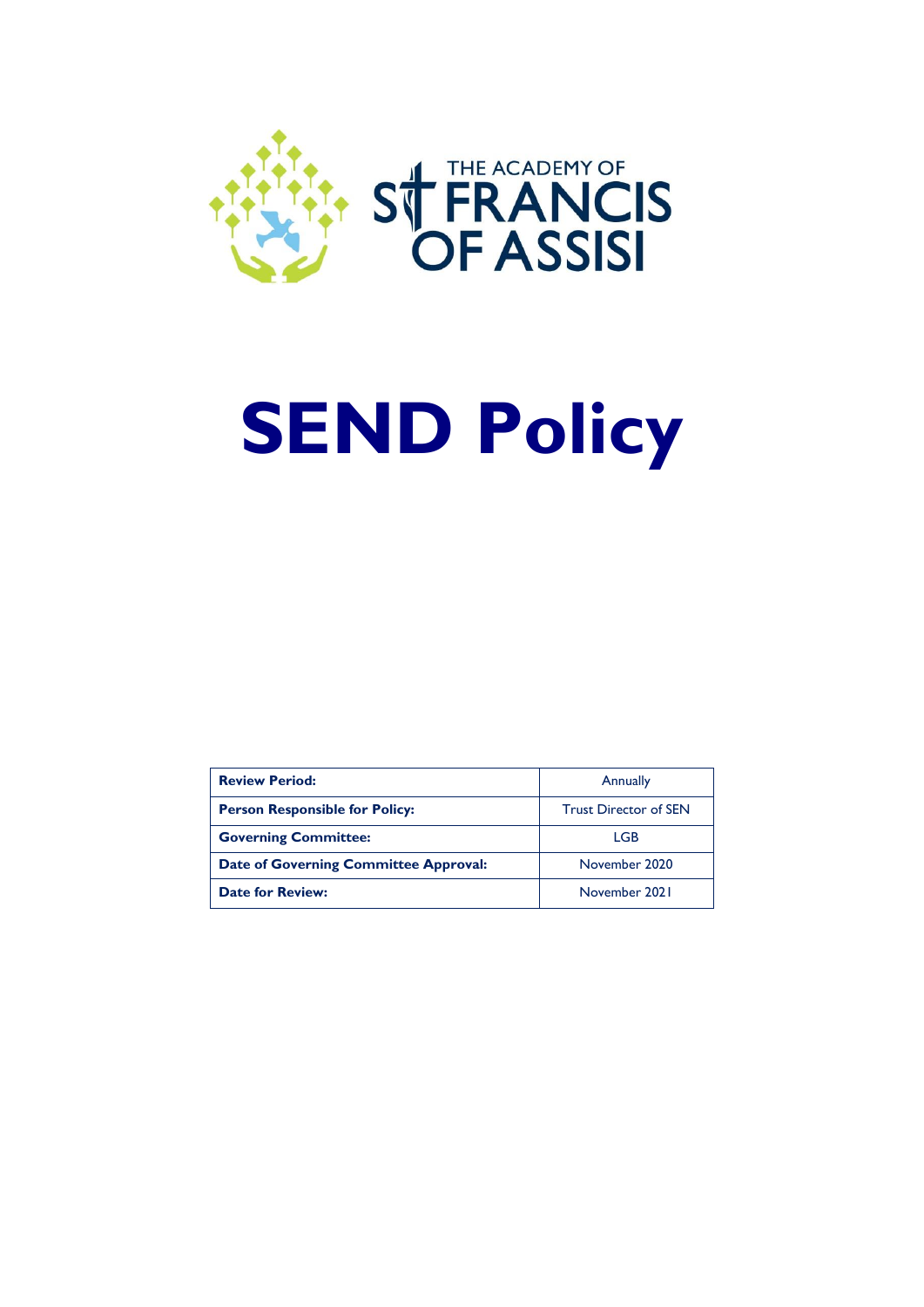# **Name of Trust Director of SEND (SENCO) –**Siobhan Riley **National Award for SEN Coordination (NASCO) Status –** Completed in September 2016

**Contact Details of SENCO –** 0151 260-7600 rileys@asfaonline.org

The SENCO will be contactable during school hours and will use their best endeavours to respond within 24 hours of contact being received by the school. Please expect any responses to be made during working hours and in term time.

The role of the SENCO at The Academy of St Francis of Assisi is a member of our Senior Leadership Team. The policy was developed in collaboration with staff, parents/carers and governors to promote the Inclusive practice and approach we have in our school. It is important to recognise that all our teachers are teachers of all children and we use reasonable adjustments to remove barriers to children's learning and development so they can achieve their full potential and meet their very best outcomes.

The Headteacher Mr Maddocks advocates and works closely with the SENCO to ensure reasonable adjustments are made to the curriculum, teaching, learning and assessment opportunities and the accessibility of opportunity for all children including those with Special Educational Needs and/ or Disability (SEND).

Our Local Governing Body also has a Governor with responsibility for SEND –Julie Scott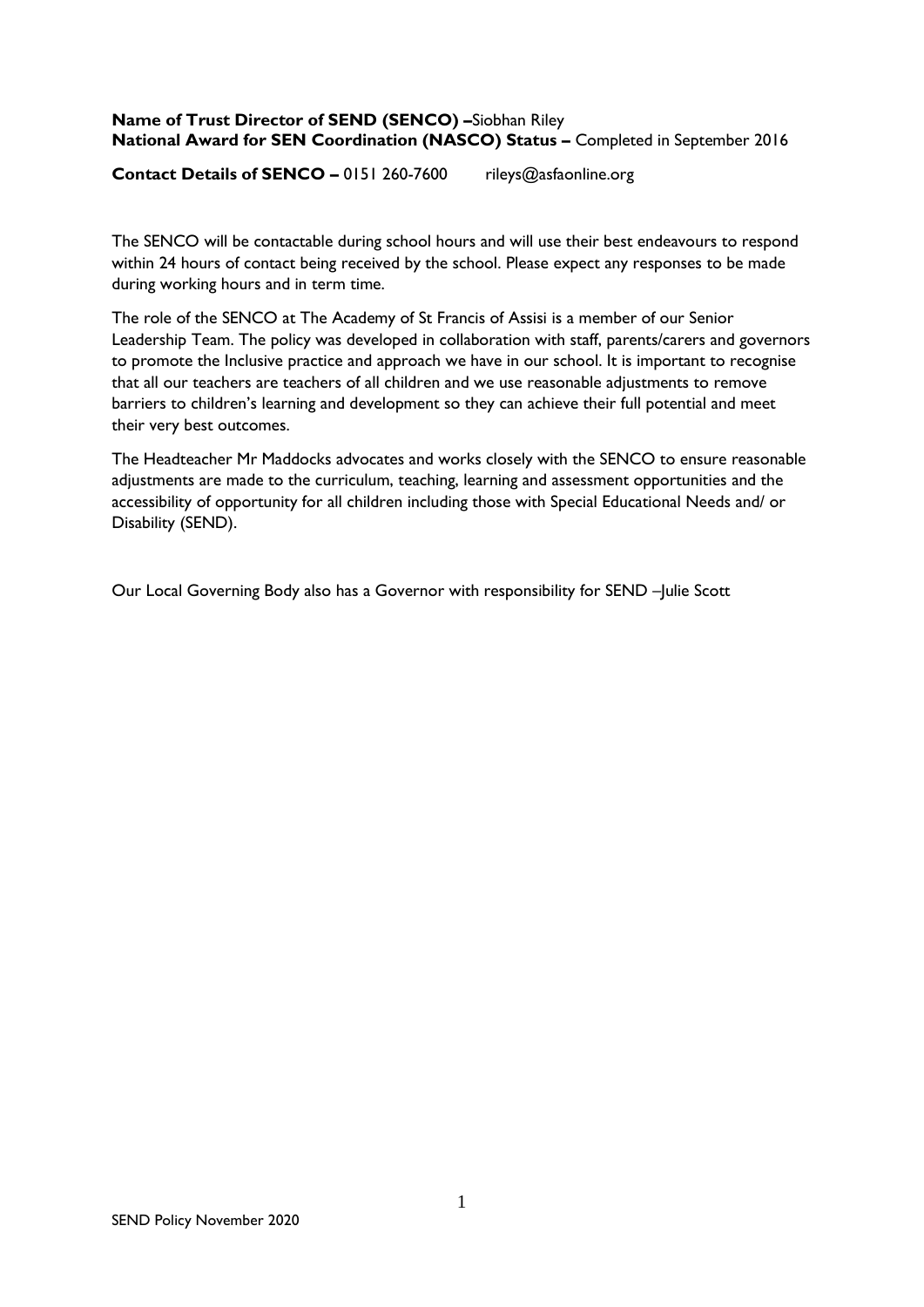# **AIM**

This policy is designed to develop excellent standards in the education, care and protection of vulnerable people in all that we do.

To create an ethos and educational environment that is person centred and has the views and needs of the child/young person at its heart along with their families/carers.

To encourage a strong focus on high aspirations and on improving outcomes for children and young people with SEND which will enable them to succeed in their education and make a successful transition into adulthood.

# **RATIONALE**

The Academy of St Francis of Assisi is committed to inclusive learning. It is the right of every student, including those with Special Educational Needs and/or Disabilities, to learn and experience high quality teaching. It is through learning that our students will be empowered to achieve and lead successful, fulfilled lives. Our aim is to grow successful confident individuals capable of leading successful lives by valuing life-long learning.

# **OBJECTIVES**

At The Academy of St Francis of Assisi, we will fulfil our aim through the following objectives:

- 1. To work within the guidance provided by the SEND Code of Practice (January 2015).
- 2. To fully adopt the graduated approach to ensure that all students with special educational needs and/or disabilities are identified early, assessed and provided for within the school with high expectations for the best possible outcomes.
- 3. To operate a "whole pupil, whole school" approach to the management and provision of support for special educational needs
- 4. To ensure the Special Educational Needs Co-ordinator (SENCO) works with teachers, Support Staff, families and other key individuals or services to provide an appropriate education for students with special educational needs and/or disabilities.
- 5. To ensure that SEND students take as full a part as possible in all school activities and challenge them to achieve their personal best.
- 6. To ensure that SEND students are involved, where practical, in decisions affecting their future SEND provision.
- 7. To provide a differentiated curriculum appropriate to the needs of individual students.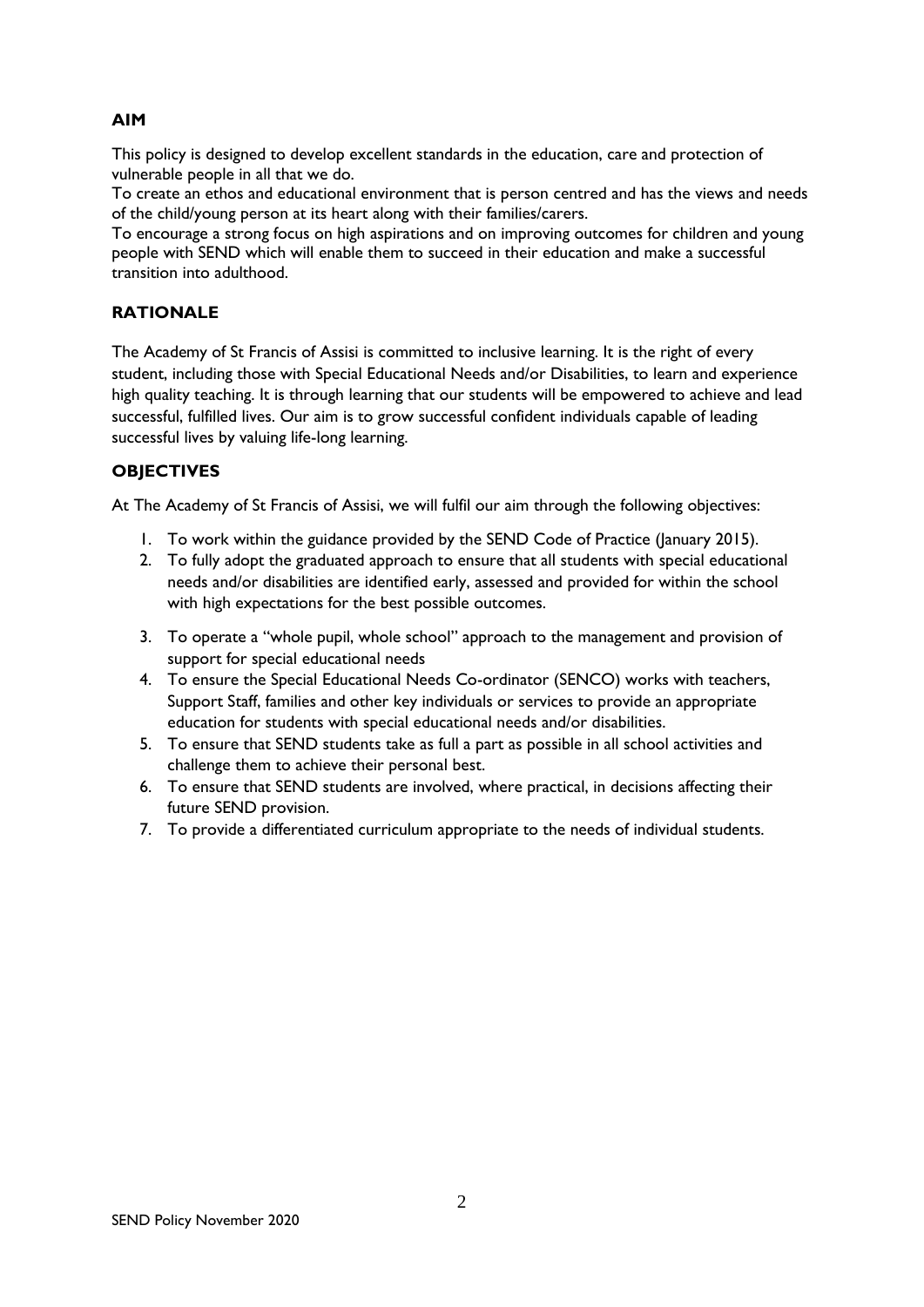# **IDENTIFYING SPECIAL EDUCATIONAL NEEDS AND DISABILITIES**

We recognise the definition of SEND as stated in the Code of Practice 2015:

"A pupil has SEND where their learning difficulty or disability calls for special educational provision, namely provision different from or additional to that normally available to pupils of the same age". (p83)

At The Academy of St Francis of Assisi, we recognise the importance of the early identification of children who may be facing challenges or difficulties in accessing the curriculum and/or in their personal and social development. Before the SENCO becomes involved we expect our teachers to use regular assessment, monitoring and observation and work with the Pastoral Team to identify students making less than expected progress given their age and individual circumstances. This can be characterised by progress which is:

- significantly slower than that of their peers starting from the same baseline
- fails to match or better the child's previous rate of progress
- fails to close the attainment gap between the child and their peers
- widens the attainment gap

At the Academy of St Francis of Assisi, we also use a number of indicators to identify students' special educational needs.

- Close analysis of data including: termly assessments, reading ages and annual student assessments.
- Any teacher or support staff concerns.
- Following up parental concerns.
- Tracking individual student progress over time.
- Liaison with feeder schools on transfer.
- Information from previous schools. Information from other services.
- Close liaison at the outset between the SENCO and parents.

We also recognise that slow progress and low attainment do not necessarily mean that a child has SEN and should not automatically lead to a pupil being recorded as having a SEN. However, the school may use this as an indicator of a range of learning difficulties or disabilities. Equally, we do not assume that attainment in line with chronological age means that there is no learning difficulty or disability for that individual child. Some learning difficulties and disabilities occur across the range of cognitive ability and, if left unaddressed, may lead to frustration and the child becoming disaffected from education, or resulting in emotional or behavioural difficulties both within school and at home. We will continually work with parents/carers to listen and hear their concerns that they may have in regards to their child's development and progress towards outcomes.

The SEND Code of Practice (January 2015) specifies 4 Broad Areas of Need here and this includes more specific needs;

- **Communication and Interaction** including Speech, Language and Communication Needs and Autism Spectrum Conditions
- **Cognition and Learning** including Moderate Learning Difficulties (MLD), Severe Learning Difficulties (SLD) and Profound and Multiple Learning Difficulties (PMLD) and Specific Learning Difficulties (Dyslexia, Dyscalculia, Dyspraxia)
- **Social, Emotional and Mental Health**  including ADHD, ADD, Attachment Disorder or an underlying mental health need such as anxiety, depression, self-harming, substance misuse, eating disorders or physical symptoms not medically explained.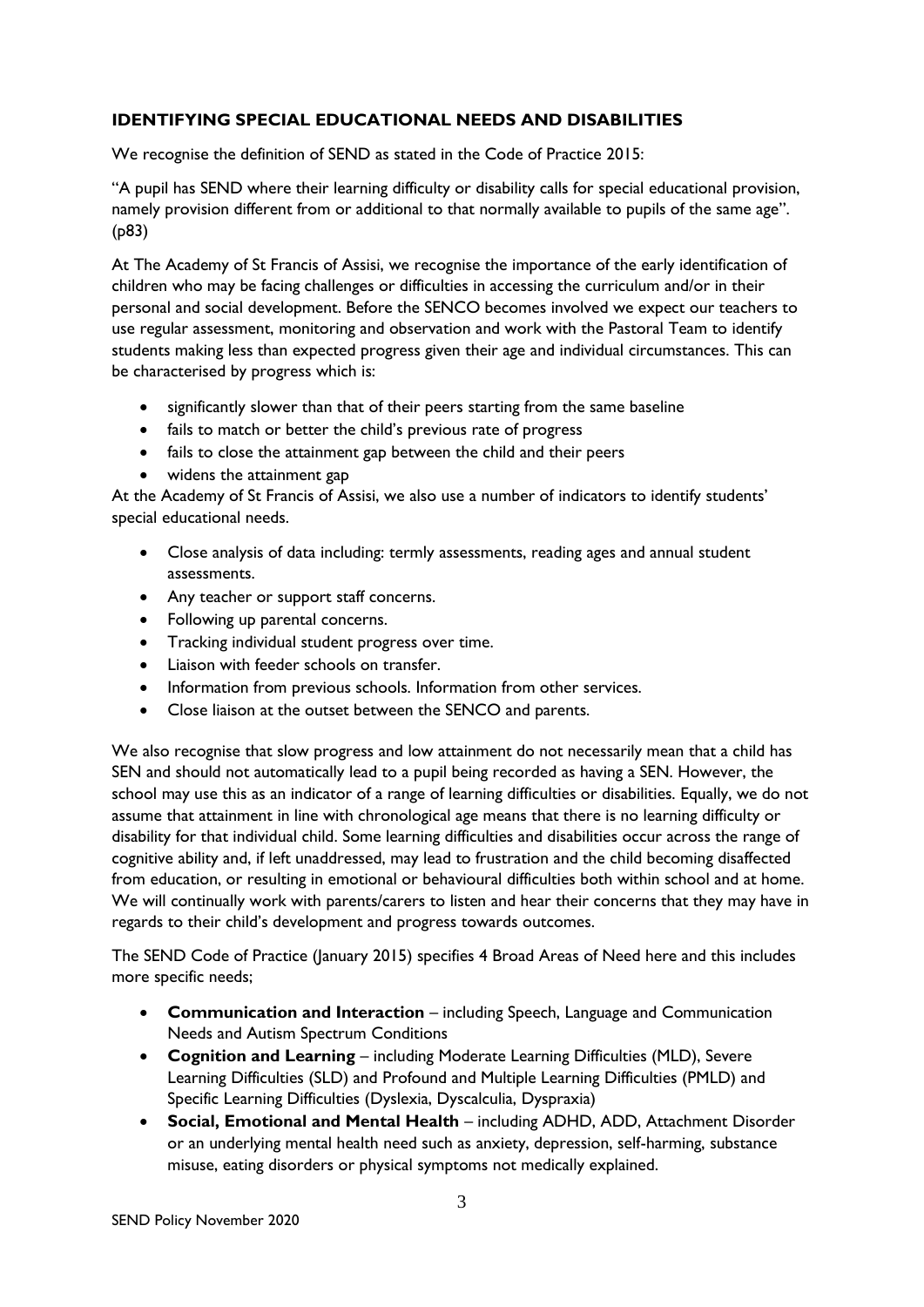**Sensory and/or Physical Needs** – including hearing impairment, visual impairment, multisensory impairment and any physical impairments.

Once a child has been identified as having SEN, the SENCO will ensure joint working with staff and parents to informally begin gathering evidence and start what is known as the **Graduated Approach**. At this point a pupil will be placed on the SEND register at SEN Support. This process will lead to the identification of the child's primary and, if required, a secondary need. The school will not delay in putting in place extra teaching or other rigorous interventions designed to secure better progress, where required.

Issues that may impact on progress and attainment but are not SEN issues include:

- Disability (the Code of Practice outlines the "reasonable adjustment" duty for all settings and schools provided under current Disability Equality legislation – these alone do not constitute SEN)
- Attendance and Punctuality
- Health and Welfare
- EAL
- Being in receipt of Pupil Premium Grant
- Being a Looked After Child
- Being a child of Serviceman/woman

# **HOW THE ACADEMY OF ST FRANCIS OF ASSISI TEACHES STUDENTS WITH SPECIAL EDUCATIONAL NEEDS**

Differentiated quality first teaching is a priority for all students in the school including those with SEND. Where a student is identified as having SEND, action is taken to remove barriers to learning and put effective special educational provision in place. The SEND support takes the form of a fourpart cycle through which earlier decisions and actions are revisited, refined and revised with a growing understanding of the student's needs and of what supports the student in making good progress and securing good outcomes. This cycle is known as the graduated approach (Assess, Plan, Do and Review).

# **HOW THE ACADEMY OF ST FRANCIS OF ASSISI ADAPTS THE CURRICULUM AND THE LEARNING ENVIRONMENT FOR STUDENTS WITH SPECIAL EDUCATIONAL NEEDS**

- The DDA, as amended by the SEN and Disability Act 2001, placed a duty on all schools and LAs to plan to increase over time the accessibility of schools for disabled pupils and to implement their plans. In line with this there is a fully developed accessibility plan which is in writing and which is also available on the school's website.
- The school is proactive in removing barriers to learning.
- The school increases and promotes access for disabled students to the school curriculum. This covers teaching and learning and the wider curriculum of the school such as participation in after-school clubs, leisure and cultural activities or school visits.
- The Academy of St Francis of Assisi implements improvements to the physical environment of the school providing physical access to education.
- The school strives to improve the delivery of information to students with SEND and their families. This will include planning to adjust written information that is normally provided by the school to its students. Examples might include handouts, timetables, textbooks and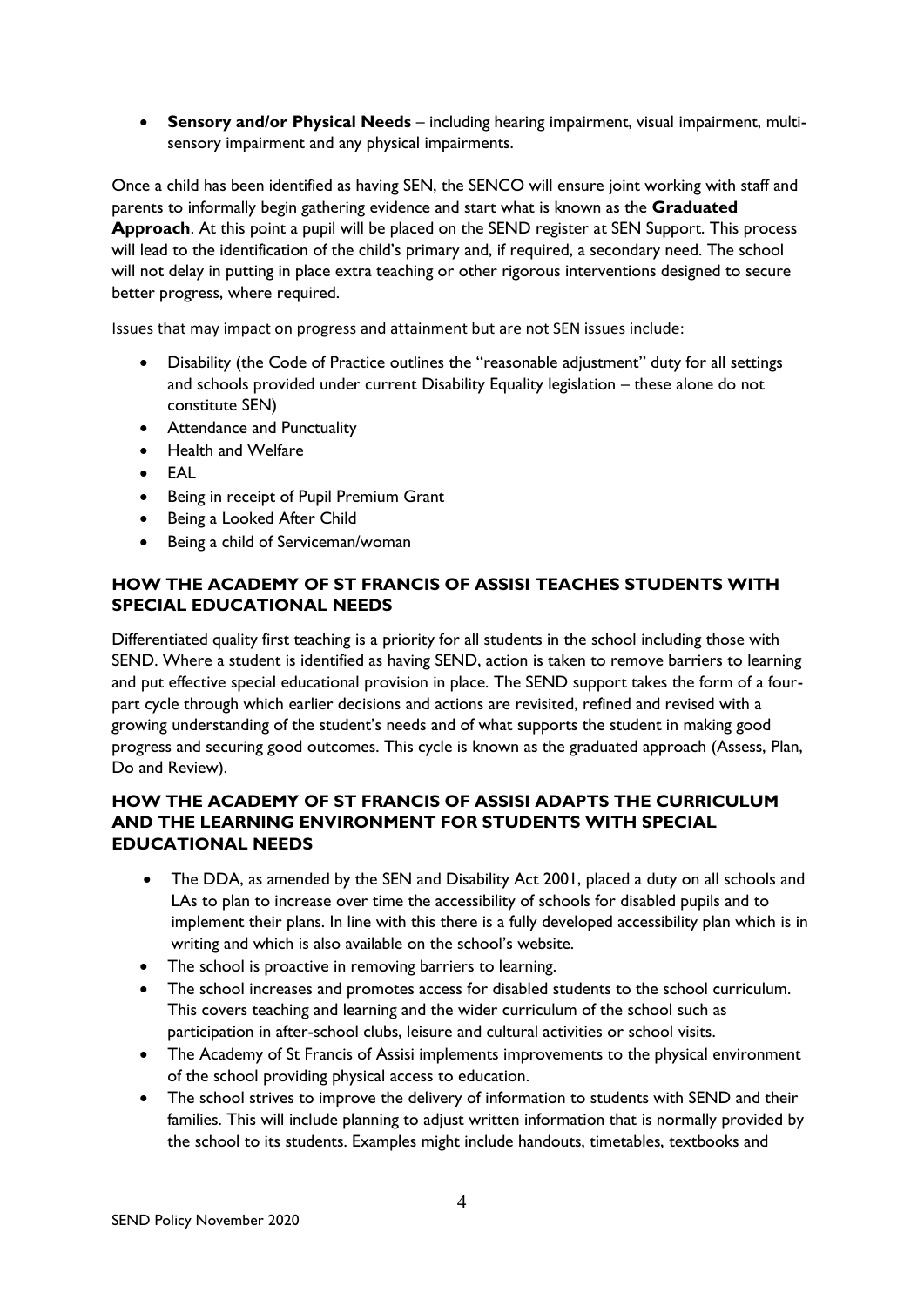information about school events. The information should take account of students' disabilities and be made available within a reasonable time frame.

# **HOW THE ACADEMY OF ST FRANCIS OF ASSISI ASSESSES AND REVIEWS THE PROGRESS OF STUDENTS WITH SPECIAL EDUCATIONAL NEEDS**

**ASSESS:** In assessing a child/young person the school will carry out an analysis of the student's needs which draws on teacher assessments, experiences of the student and their previous progress and attainment will also be considered. The student's own views are sought as are those of external support services if involved. The school liaises fully with outside agencies who are conducting the assessments. Any concerns by parents are actively listened to and recorded. Assessment is recorded termly.

**PLAN:** We recognise that we must formally notify parents if their child is being provided with SEND support. The teacher and SENCO consult with the parent and student regarding adjustments, interventions and support to be put in place as well as the expected impact on progress (outcomes), development or behaviour along with a clear date for review.

**DO:** The Trust Director of SEND, and the Learning Support Assistants support the class or subject teacher in problem solving and advising on the effective implementation of support and in further assessments. The teacher remains responsible for working with the child. Where the interventions involve group or one to one teaching away from the classroom the subject teacher remains responsible for overseeing this and works closely with support staff involved to plan and assess the impact of support and how it can be linked to classroom teaching.

**REVIEW:** Reviews are carried out termly. Some children have an EHCP (Education, Health and Care Plan). These must be reviewed by the Local Authority in partnership with the school at least annually. Reviews are arranged at school and are part of the SENCO's role. When we review we evaluate the impact and quality of the support and consider the views of the parents and students. This feeds back into the analysis of the pupil's needs. The teacher working with the SENCO will revise the support in the light of the student's progress and development and any changes to support and outcomes will be made in consultation with the parent and student. We strive to provide clear information to parents about the impact of support and interventions delivered enabling them to be involved in planning the next steps. In transition to another setting, information will be passed on and this may involve the SENCO attending meetings off site to support the transition process.

# **HOW THE ACADEMY OF ST FRANCIS OF ASSISI MANAGES THE NEEDS OF STUDENTS WHO QUALIFY FOR SEN SUPPORT**

In many cases the student's needs are effectively met within school. The way this is done is detailed in the School's Local Offer which is published and can be seen on the School's website and the Liverpool Family Services directory. Where a student continues to make less than expected progress it may be necessary to involve specialists in the school or from outside agencies. Parents will always be informed and involved in the decision to procure the advice of a specialist and their consent will be required formally by agencies. (Except in child protection cases where a child is deemed to be at risk). If a child has not made expected progress despite the school having taken relevant and purposeful action, we will organise a meeting with parents to evaluate the barriers to progress and discuss the next steps. Where assessment indicates that support from specialist services is required the school strives to ensure that the student receives this as quickly as possible. The Local Offer sets out clearly what support is available and how it can be accessed. Support Services used in The Academy of St Francis of Assisi include for example Educational Psychology, CAMHS (Child and Adolescent Mental Health Service), Speech and Language Therapy Services.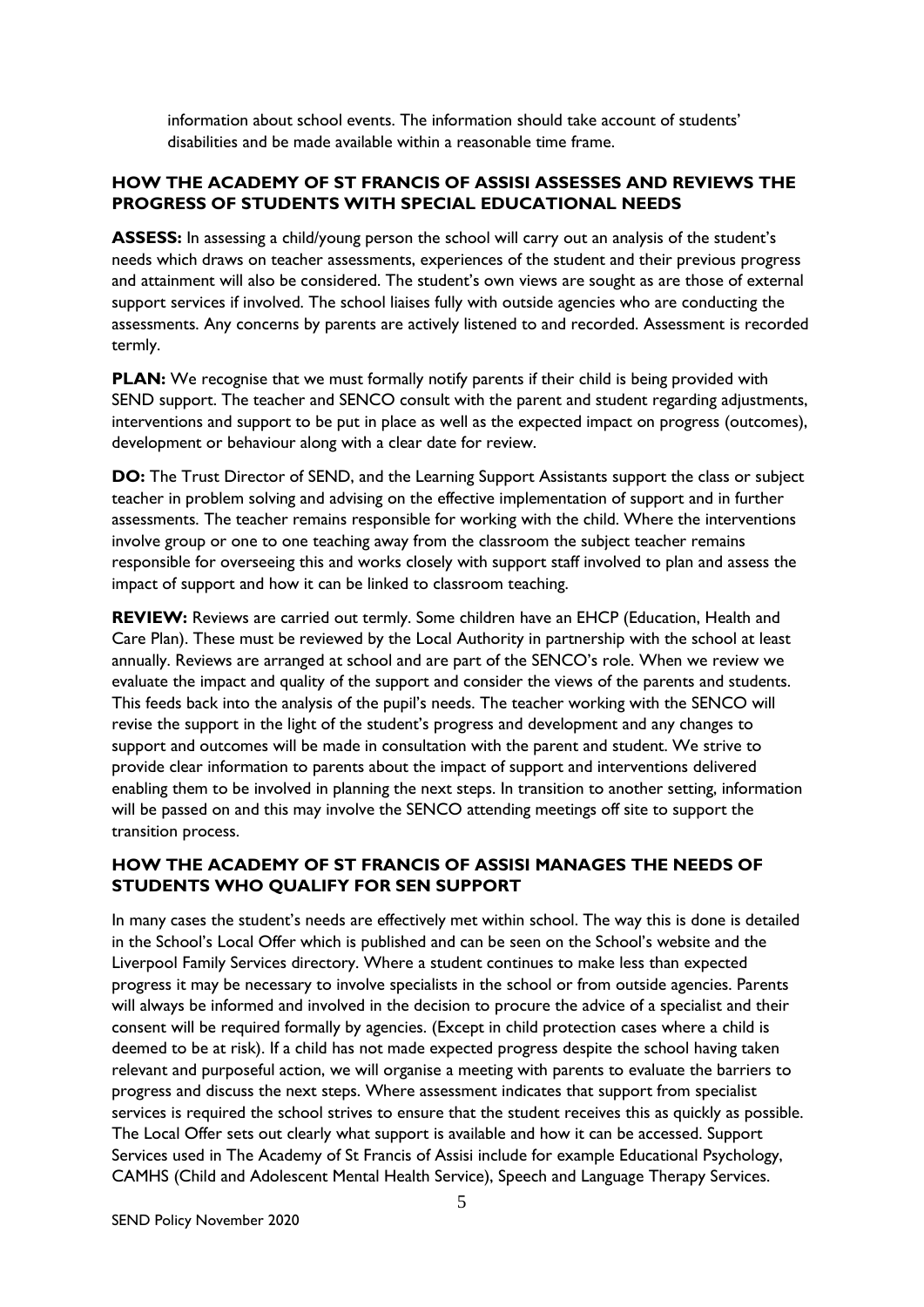Some children may have multi-agency involvement and the school will consider the criteria for the levels of need and where relevant may decide in consultation with Liverpool's 'Responding to Need Guidance and levels of Need Framework' that an EHAT (Early Help Assessment Tool) is appropriate. Where, despite the school having taken relevant and purposeful action to identify, assess and meet the need of the child or young person and they have not made expected progress, the school or parents should consider requesting an Education, Health and Care needs assessment. In applying for this the school presents evidence of the action taken as part of SEND Support.

# **HOW SEN SUPPORT WORKS AT THE ACADEMY OF ST FRANCIS OF ASSISI**

All teaching staff are responsible for all students in their classroom regardless of additional needs. All teaching staff should provide high quality teaching with adaptations so that young people are not at a disadvantage compared to their peers. All teachers should use the 'graduated response' as part of high quality teaching in order to monitor the progress of a student, what works well and what a student requires more support with.

**Anima** Plan, En.<br>Review at our hybrid

The 'SEND windscreen' shows how the graduated response works at each level of support.

All teachers must use the graduated response to support and review the strategies that are put in place in the classroom. When this doesn't support the young person and the progress gap is widening, the SENCO will then become involved through the school referral system. All students who are on the SEN Register at The Academy of St Francis of Assisi have a SEN Support Plan which is linked to Class Charts and accessible to all teaching and support staff. Some children and young people on the SEND Register may have more significant or complex SEND, and there may be a number of specialist services involved with the child and their family. These can include specialists from externally commissioned services directly by the school or services that are commissioned through the Local Authority Services such as Outreach, Specialist Teachers from SENISS or Educational Psychology Services. As a result of the graduated approach, it may be felt that when a child is still not making the expected progress towards the identified outcomes, despite the relevant and purposeful action taken to identify, assess and meet their needs, then the school can ask for further support from the Local Authority either for High Needs Top-Up Funding or a request can be made for an Education, Health and Care (EHC) Assessment of Need. This would involve the child/young person, parents/carers, and all agencies involved with the child, and may lead to the LA issuing an Education Health and Care Plan (EHCP) which will bring together health and social care needs, as well as their special educational needs and provision. Children and young people with an EHCP continue to be the responsibility of the teacher and may access some further intervention or support within school Their progress will be monitored by the school and also through an Annual Review, where the outcomes on the EHCP will be considered.

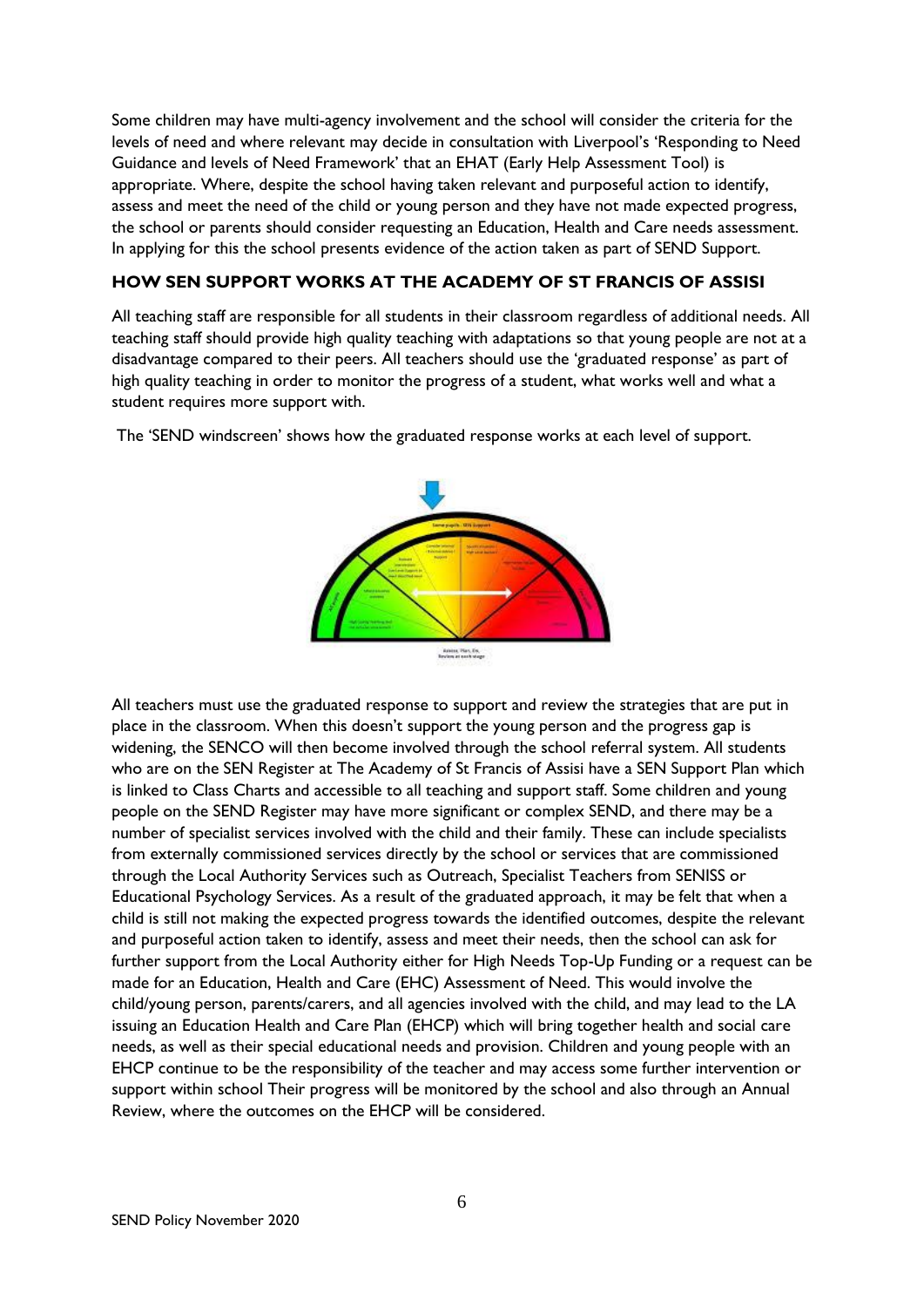All students are monitored regularly both as part of the whole school monitoring process, but also in terms of their additional support. Decisions about whether a child should remain on the SEN Register are made in partnership with the parent/carer at the end of each monitoring cycle.

# **HOW THE ACADEMY OF ST FRANCIS OF ASSISI WORKS WITH PARENTS AND CARERS IN PLANNING FOR PROVISION AND REVIEWING PROGRESS**

The school's SEND Information Report and School Offer can be found on our website. At The Academy of St Francis of Assisi, we recognise that the impact of SEND support can be strengthened by increasing parental engagement in the approaches and teaching strategies that are being used. We also value and welcome advice and guidance from SEND support outside school as well as the parents'/carers' particular knowledge of their child/young person and any changes in needs which they can provide. Parents are encouraged to communicate openly with the school in a timely way should they have any concerns regarding their child/young person. There are other systems to encourage communication such as Parents' Evenings and parental surveys. Where a student is receiving SEN Support the school endeavours to talk to parents/carers regularly to set clear outcomes and review progress. The school keeps parents/carers fully informed and involved. Regular meetings are scheduled to share the progress of the students with parents/carers and to take account of their views. This will assist in supporting students to reach their full potential. Parents/carers are encouraged to make a full and active contribution to their child's education.

# **HOW THE ACADEMY OF ST FRANCIS OF ASSISI ENABLES STUDENTS WITH SEND TO PARTICIPATE IN ALL ACTIVITIES TOGETHER WITH STUDENTS WHO DO NOT HAVE SEND**

At The Academy of St Francis of Assisi, we recognise our duties regarding equality and inclusion for individual disabled children and young people under the Equality Act 2010. We make reasonable adjustments, including the provision of auxiliary aids and services for children with disabilities to prevent them being put at significant disadvantage. We also recognise that these are anticipatory duties and strive to plan in advance to prevent disadvantage. It is important to foster good relations and promote equality of opportunity generally so that barriers to learning are removed. Children/young people are encouraged to participate fully in the life of the school. This includes extracurricular clubs and activities where the attendance of those with Special Educational Needs and disabilities is encouraged to ensure that there is good representative participation from these groups.

# **THE SUPPORT THE ACADEMY OF ST FRANCIS OF ASSISI OFFERS FOR IMPROVING THE EMOTIONAL, MENTAL AND SOCIAL DEVELOPMENT**

The Academy of St Francis of Assisi recognises that some children and young people may experience a wide range of social and emotional difficulties which manifest themselves in different ways. These may include:

- becoming withdrawn or isolated
- displaying challenging, disruptive or disturbing behaviour

These behaviours may reflect underlying mental health difficulties such as anxiety or depression, selfharming, substance misuse, eating disorders or physical symptoms that are medically unexplained.

Other children and young people may have disorders such as:

Attention Deficit Disorder (ADD)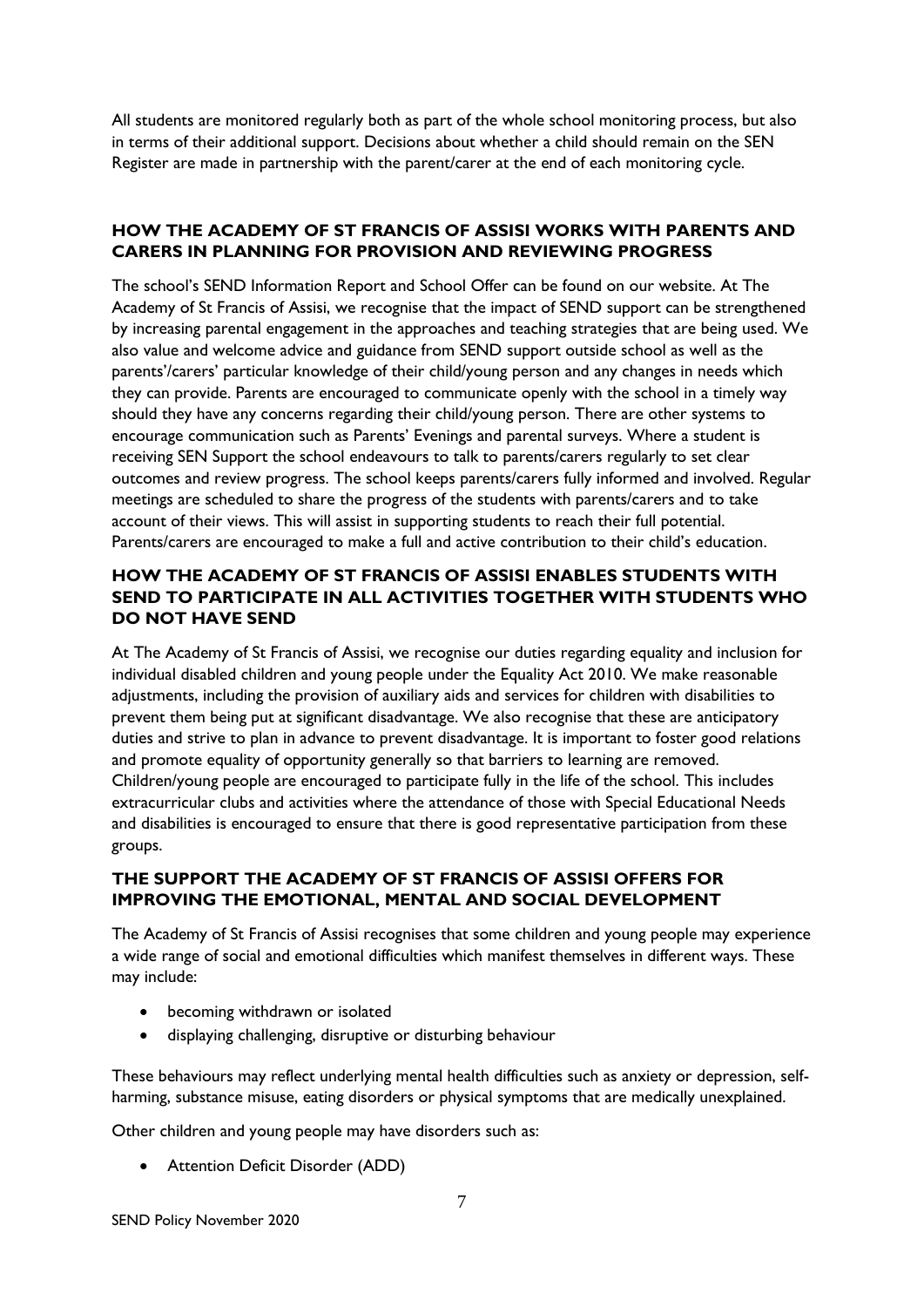- Attention Deficit Hyperactive Disorder (ADHD)
- Attachment Disorder (AD)

It is also recognised by the school that children may display certain behaviours as a result of selfesteem or other issues such as neglect. At The Academy of St Francis of Assisi, we have clear processes to support children and young people. This is linked to Pastoral Support procedures and the School Behaviour for Learning Policy which detail how the school manages the effects of any disruptive behaviour so that it does not adversely affect other students.

# **HOW SENIOR LEADERS AND GOVERNORS AT THE ACADEMY OF ST FRANCIS OF ASSISI MONITOR AND EVALUATE THE IMPACT OF THE SCHOOL'S SEND PROVISION.**

Whilst the full Governing Body remains responsible for SEND they often appoint a SEND Governor to support their work. The SEND Governor at The Academy of St Francis of Assisi is Julie Scott. She can be contacted via the Headteacher or Chair of Governors. The SEND Governor promotes the development of SEND provision by:

- championing inclusion and promoting a greater understanding of issues related to SEND by the Governing Body;
- being familiar with key legislation and policy;
- fostering communication between parents/carers of children with SEND and the school;
- meeting regularly with the SENCO and visiting classrooms;
- ensuring they have an understanding of the role of the SENCO and how students are supported;
- developing an awareness of the types of SEND present within the school cohort;
- reporting regularly to the Governing Body;
- understanding how funding received for SEND is allocated by the school;
- attending training in relation to SEND;
- assisting in monitoring the progress of vulnerable pupils;
- reviewing and monitor the effectiveness of the SEND Policy.

The Trust Director of SEND is part of the Senior Leadership Team. The Governing Body will report annually on the success of the policy under the statements listed in 'The aims and objectives of this policy'). The SEND Governor will also liaise with the SENCO in relation to the Local Offer and the SEND Information report. In evaluating the effectiveness of this policy, the school will consider the views of:

- Reports presented by the Headteacher, SENCO and Link SEND Governor
- Parents/carers
- **•** Students
- Outside Agencies

Student's attainment and progress will provide detailed and quantifiable evidence relating to the success of the SEND policy and this will be analysed carefully through:

- Consideration of each student's success in meeting outcomes.
- Use of standardised tests including reading, spelling and numeracy ages
- An analysis of external tests including GCSEs or equivalent qualifications
- The school's tracking systems and teacher assessments
- Evidence generated from student SEN Support Plans and Annual Review meetings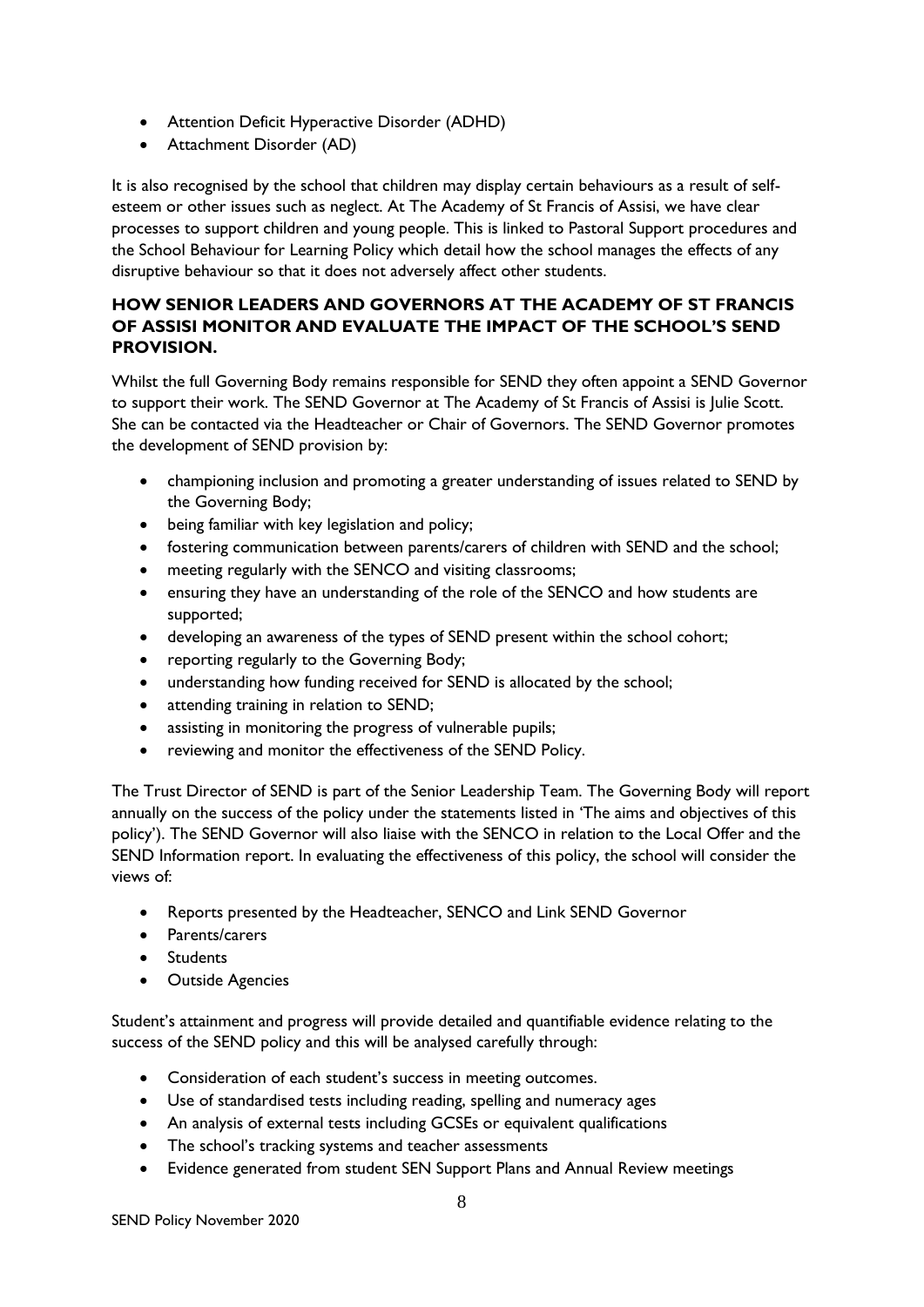Reports provided by outside agencies including Ofsted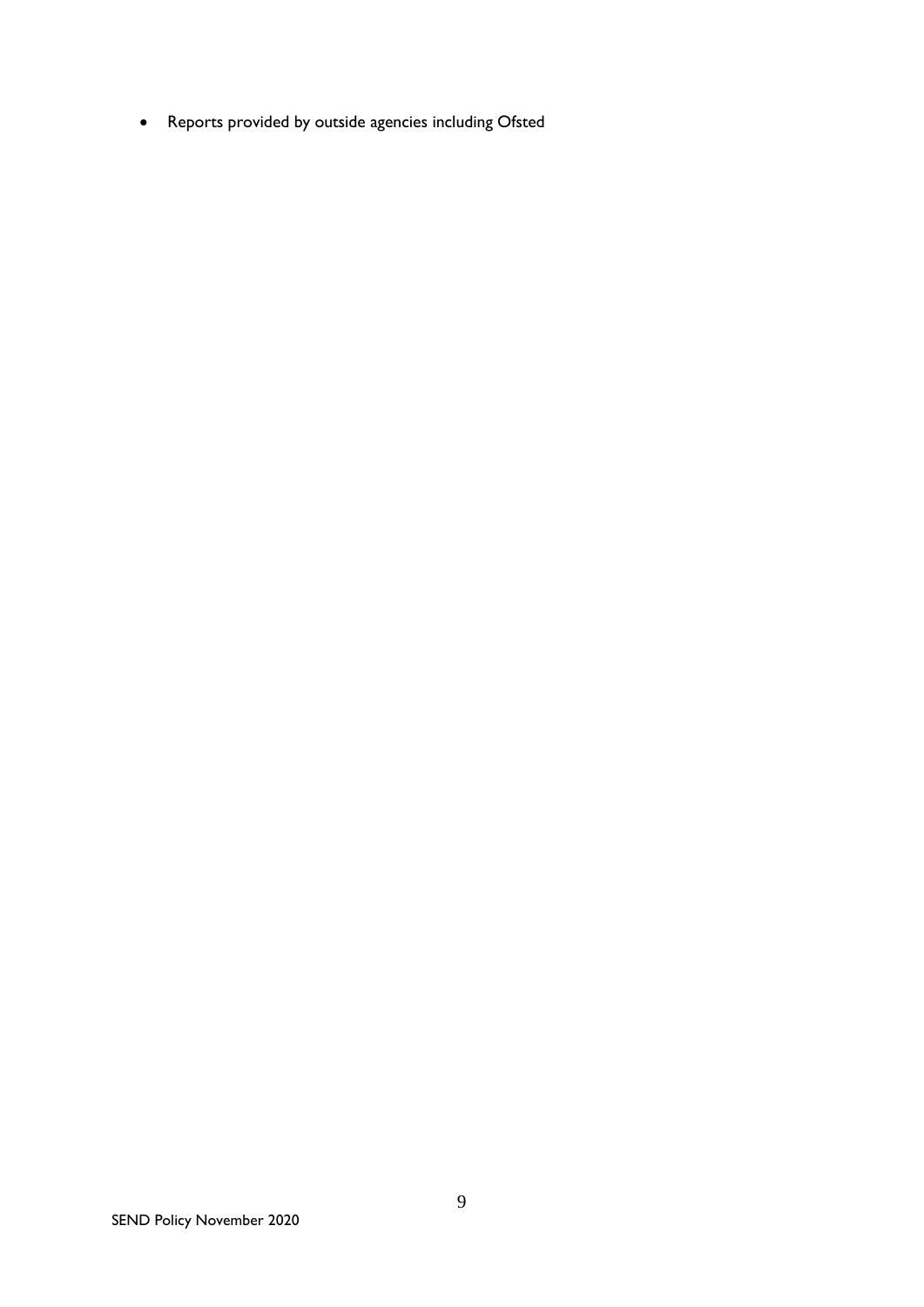# **SEND TRAINING AVAILABLE FOR TEACHERS, SUPPORT STAFF AND THE SENCO**

The training is needs led and linked to the school development plan, and the school's Local offer. Specific training can be provided for the SENCO, Learning Support Assistants, whole school and parents. Liverpool School Improvement Service provides two SENCO Briefings and an annual SENCO Transition Forum (KS2/3) in May where any students with SEND and/or vulnerable students can be discussed in person and a transition plan can be put in place. All teaching and support staff are encouraged to attend courses and training that assist them in acquiring the skills needed to work with students with SEND. The SENCO provides school- based INSET and targeted support to develop awareness of resources and practical teaching strategies for use with students with SEND. A needs analysis to determine INSET requirements of staff in the area of SEND is conducted annually. The School's INSET needs are included in the School Development Plan and the outcomes and impact of these will be detailed in the SEND Information report.

# **HOW SEND IS FUNDED AT THE ACADEMY OF ST FRANCIS OF ASSISI**

The notional SEND budget is for school leaders to use in ways considered most appropriate in improving outcomes for students. It can for example be aligned with other funding (e.g. pupil premium) to optimise impact. The SENCO, along with other key staff in the school, has a key role in determining how this budget is used, for example to provide interventions and targeted support. The Governing Body oversees expenditure and therefore ensures resources are directed to support appropriate SEND provision as outlined in this policy. The school allocates SEND funding in the following ways:

- Learning Support Assistants;
- Differentiated Curriculum and Small Learning Community
- Training for all Teachers and Learning Support Assistants so that they can meet students' needs more effectively;
- Specialist books and equipment;
- In class and withdrawal support from the SENCO, or support staff;
- Purchasing and maintenance of ICT software and electronic equipment

# **HOW THE ACADEMY OF ST FRANCIS OF ASSISI SUPPORTS STUDENTS WITH MEDICAL CONDITIONS**

See policy 'Supporting children and young people with medical conditions in school'.

# **HOW THE ACADEMY OF ST FRANCIS OF ASSISI APPROACHES ITS STATUTORY DUTIES IN TERMS OF INCREASING ITS ACCESSIBILITY OVER TIME**

All students at The Academy of St Francis of Assisi have equal access to a broad and balanced curriculum differentiated to enable all students to understand the relevance and importance of an appropriate education. This promotes self-esteem and confidence that will lead to students making relevant progress that is closely monitored. Teachers use a wide range of strategies to meet students' special educational needs. Lessons have clear learning objectives and success criteria, are differentiated appropriately and assessed to inform the next stage of learning. Provision Mapping features significantly in the SEND provision provided by the school. Intervention Plans contain outcomes to ensure that all students experience success. Following The Equality Act 2010 it states that education providers must also make 'reasonable adjustments' to ensure that disabled students aren't discriminated against. Making reasonable adjustments could include:

• changes to practices or procedures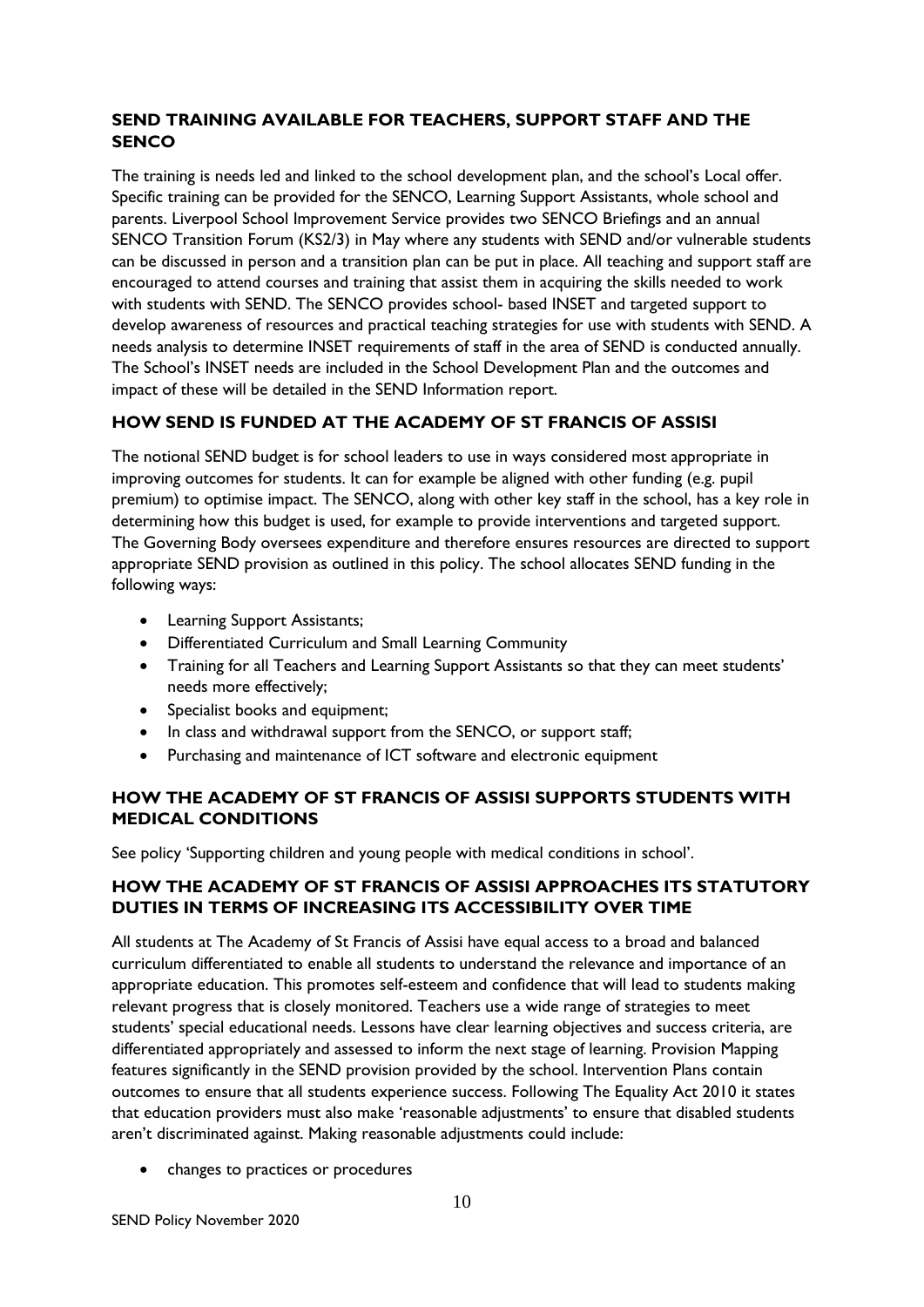- changes to physical features
- changes to how learners are assessed
- providing extra support and aids (such as specialist teachers or equipment)

Relevant information is shared with parents/carers of students on SEN Support or with an Education Health and Care Plan. They receive regular details on the agencies involved with their child's education and are signposted according to their child's needs. Key information is also shared within the school to ensure teachers are up to date with developments.

# **ACCESS ARRANGEMENTS**

Access arrangements allow candidates/learners with SEN or disabilities to access the assessment and show what they know and can do without changing the demands of the assessment. The intention behind access arrangements is to meet the particular needs of an individual candidate without affecting the integrity of the assessment. Access arrangements are the principal way in which awarding bodies comply with the duty under The Equality Act 2010 to make 'reasonable adjustments'. Reasonable access arrangements need to be agreed by JCQ prior to an assessment period. Such access arrangements should be the usual way of working for the student within lessons to ensure that The Academy of St Francis of Assisi can evidence the needs of the student. If a student is to apply for access arrangements on medical grounds The Academy of St Francis of Assisi must have recent medical assessments, of no older than 6 months, along with any other supporting medical evidence. Laptops will only be provided for public examinations if this is the usual way of working for the student due to learning or physical disability. There may also be grounds for the use of a laptop on medical grounds. This is at the discretion of The Academy of St Francis of Assisi and medical evidence is required.

For KS4 examinations, applications are made to JCQ within the first term of Year 10. Applications are made for those students who have been assessed by a Specialist Assessor using an up to date nationally recognised standardised test. In this case, the assessor is our SENCO. If a student has been privately assessed for access arrangements, for example in the case of dyslexia The Academy of St Francis of Assisi must be supplied with the most recent assessment that has taken place within the current Key Stage, in order to submit the scores to JCQ. Please be mindful that JCQ must recognise the assessment carried out. It should also be noted that the Specialist Assessor must hold the appropriate qualifications as set out by JCQ, and be able to provide evidence of qualifications, complete the relevant sections of Form 8 as required by JCQ as well as hand sign the Form 8 using ink which is not black. The completed Form 8 is needed for the application of Access Arrangements. The Specialist Assessor should contact the SENCO prior to carrying out any assessment in order to make themselves known to the school. It is the responsibility of the parent/carer to inform the assessor of this requirement.

Access arrangements are made on an individual basis and therefore if you have any queries, please contact the SENCO directly. It should be noted that access arrangements only last for up to 2 years and re-assessment may need to take place at the beginning of post-16 studies. Parental requests regarding access arrangements, for example extra time, will not be accepted or investigated if communicated after Year 10.

The SENCO will inform subject teachers of candidates with special educational needs and any special arrangements that individual candidates will need during the course and in any assessment /exams. A candidate's access arrangements requirement is determined by the SENCO, doctor and educational psychologist/specialist teacher. Ensuring there is appropriate evidence for a candidate's access arrangement is the responsibility of the SENCO. Submitting completed access arrangement applications to the awarding bodies is the responsibility of the Examinations Officer and SENCO. Rooming for access arrangement candidates will be arranged by the Examinations Officer. Invigilation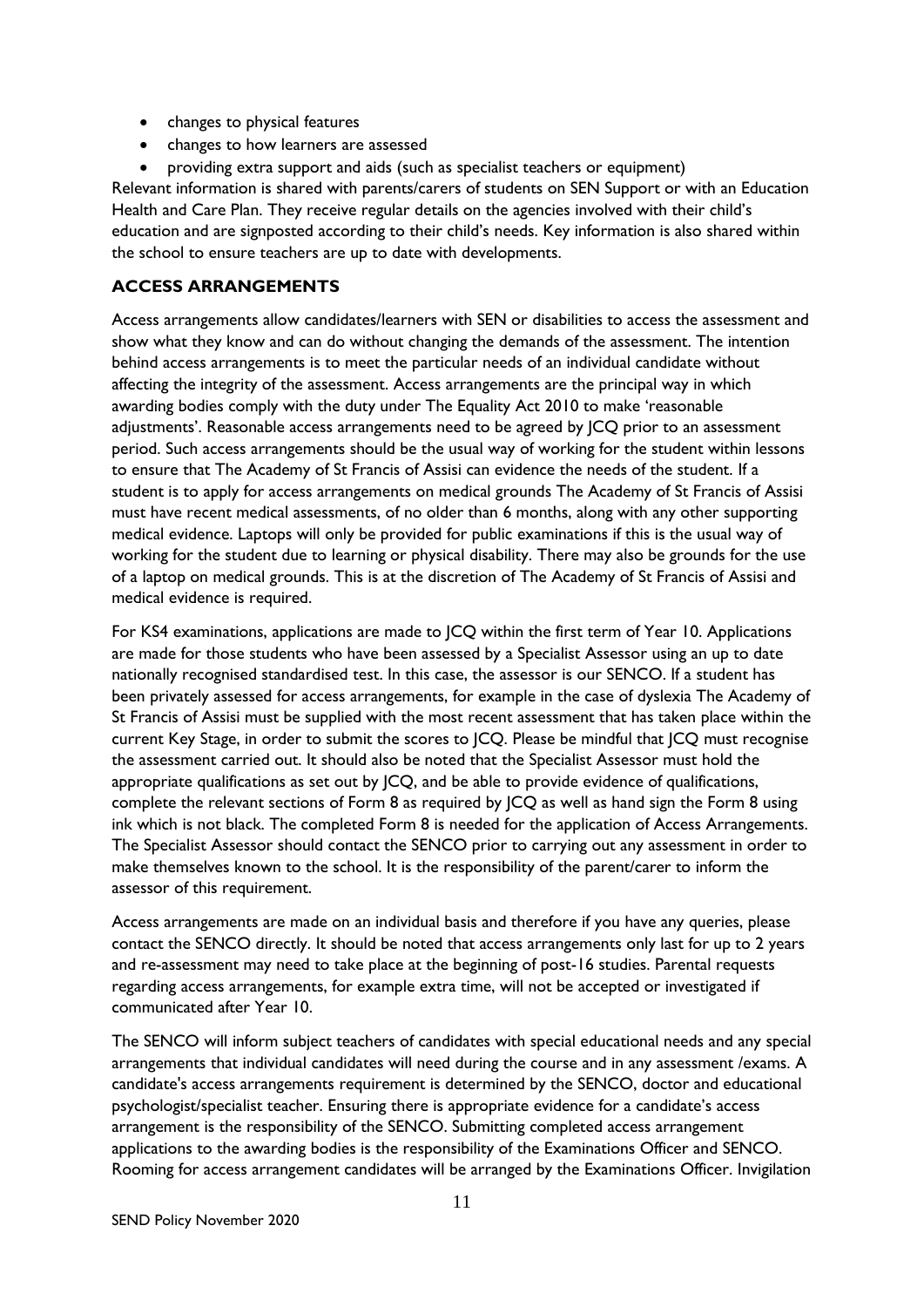and support for access arrangement candidates as defined in the JCQ access arrangements regulations, will be organised by the Examinations Officer.

# **HOW THE ACADEMY OF ST FRANCIS OF ASSISI HANDLES COMPLAINTS FROM PARENTS/CARERS OF STUDENTS WITH SEND ABOUT SEND PROVISION**

Any complaints should first be raised with the SENCO, then if necessary with the Headteacher and finally, if unresolved, with the Chair of Governors. All complaints follow the school's complaints procedure. Managing parental complaints related to SEND (any of the following may apply).

- Meetings with the parents/carers are arranged, perhaps involving a mediator such as the 'Information, Advice and Support Service' (SENDIASS).
- Key issues are identified including where there is agreement.
- Discussions should take place with the SENCO
- Reports provided by outside agencies should be considered
- Outcomes are reviewed examining what progress the student has made. Any behaviour logs should ensure strategies are included and shared with parents/carers.

# **ROLES AND RESPONSIBILITIES**

- Monitors our annual intake to ensure that students with SEND have not been refused admission or discriminated against because of their special need.
- Acknowledges the need to maintain a high profile for SEND issues and will ensure that these are timetabled for discussion at Governors' Meetings and at staff meetings.

#### **Trust Director of SEN and SENCO – Siobhan Riley**

- Ensures that appropriate budget is allocated to the provision of resource materials for use with SEND students, and that there is access to training opportunities and appropriate expertise for all staff.
- Establishes appropriate systems for identifying, recording, developing, monitoring and reviewing the progress of SEND students; and will ensure that these systems are adopted by all staff.
- Oversees the school's SEND policy.
- Ensures that all practitioners in the academy understand their responsibilities to students with SEND and the academy's approach to identifying and meeting SEND.
- Collects information about students and identifies those who may need additional support.
- Works with the Head of School and school governors to ensure that the school meets its responsibilities under the Equality Act (2010) with regard to reasonable adjustments for access arrangements.
- Advises teachers on how they can plan for, support and monitor students on the SEND register.
- Co-ordinates provision for students with special needs and ensures equal opportunity and access to the curriculum regardless of their need.
- Informs, liaises and works in partnership with SEND students and their parents.
- Contributes to the training of staff.
- Maintains the school's special needs register.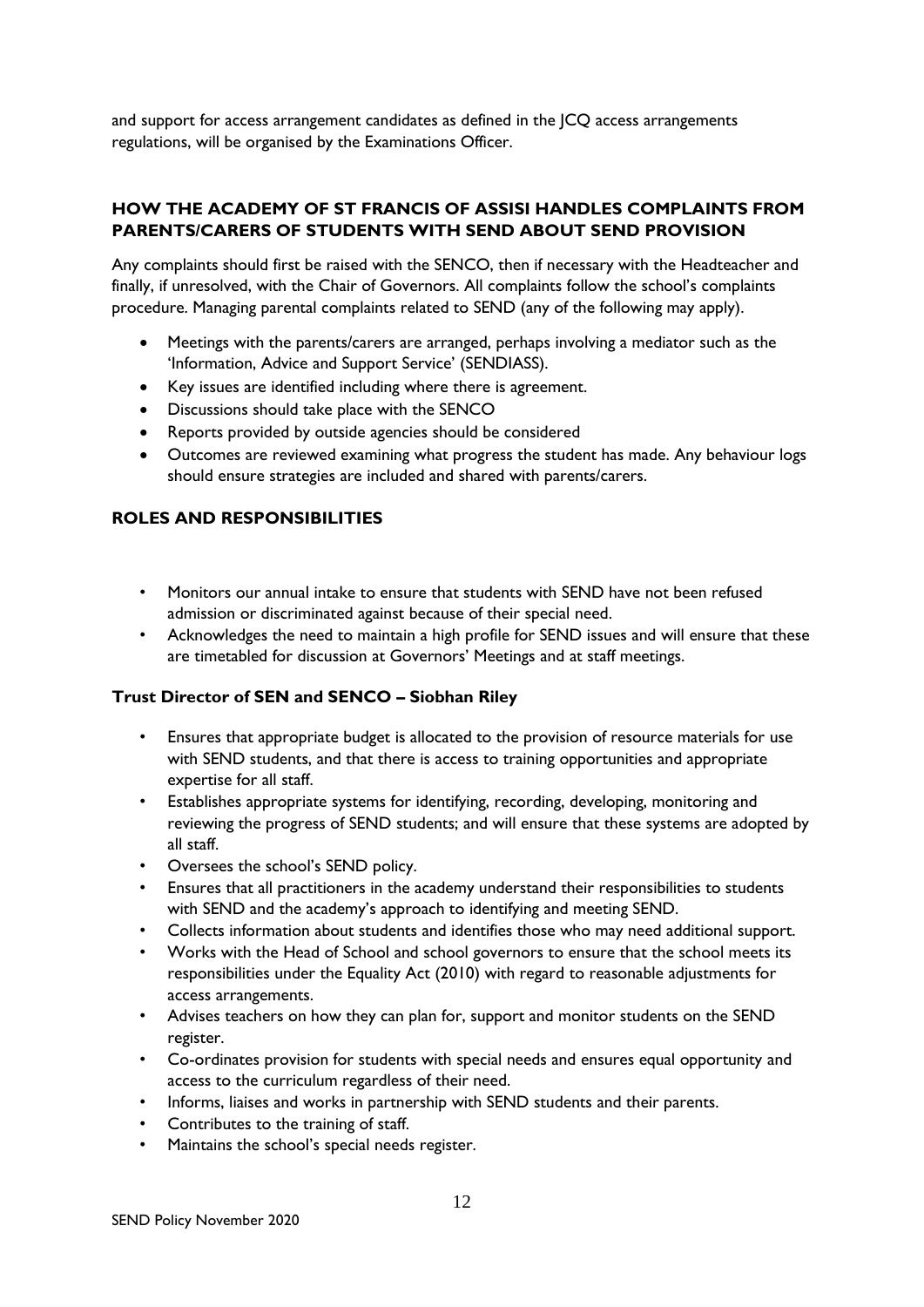- Liaises and works in partnership with external agencies including Educational Psychology Service, Behaviour Support Service, Health Education Services, Learning Support Services, Child Protection Services, Educational Welfare Services and medical services, Connexions, voluntary bodies.
- Liaises with class teachers.
- Manages the Learning Support Department.
- Liaises with primary schools, colleges and any other schools that a student with SEND may transfer to or from.
- Meets regularly with Headteacher and relevant staff about SEND issues.
- Contributes to the induction of new and newly qualified teachers working with SEND students.
- Maintains efficient and effective control of the SEND budget.
- Tracks progress of students on the SEND register using available data.
- Encourages students with SEND to participate fully in the life of the school.

# **Assistant SENCO-Laura Riley**

- Advises teachers on how they can plan for, support and monitor students on the SEND register.
- Co-ordinates provision for students with special needs and ensures equal opportunity and access to the curriculum regardless of their need.
- Informs, liaises and works in partnership with SEND students and their parents.
- Contributes to the training of staff.
- Liaises and works in partnership with external agencies including Educational Psychology Service, Behaviour Support Service, Health Education Services, Learning Support Services, Child Protection Services, Educational Welfare Services and medical services, Connexions, voluntary bodies.
- Liaises with class teachers.
- Manages Learning Support Assistants.
- Liaises with primary schools, colleges and any other schools that a student with SEND may transfer to or from.
- Meets regularly with Head of School and relevant staff about SEND issues.
- Contributes to the induction of new and newly qualified teachers working with SEND students.
- Maintains efficient and effective control of the SEND budget.
- Tracks progress of students on the SEND register using available data.
- Encourages students with SEND to participate fully in the life of the school.

# **Learning Support Assistants**

- Provide expertise in the education of students with SEND.
- Support SEND students in mainstream lessons wherever possible with a priority given to classes with a greater percentage of SEND.
- Feedback to the department any concerns that arise about a student's academic progress and/or health and well-being.
- Ensure that the subject staff are fully informed of student's needs.
- Reward students and give positive feedback for achievement and hard work.
- Assist in identifying need and setting targets for individual students.
- Ensure withdrawal programmes are relevant and students are making progress.
- Ensure Individual Learning Profiles are up-to-date and informative.
- Ensure reading ages are updated regularly and shared with all staff.